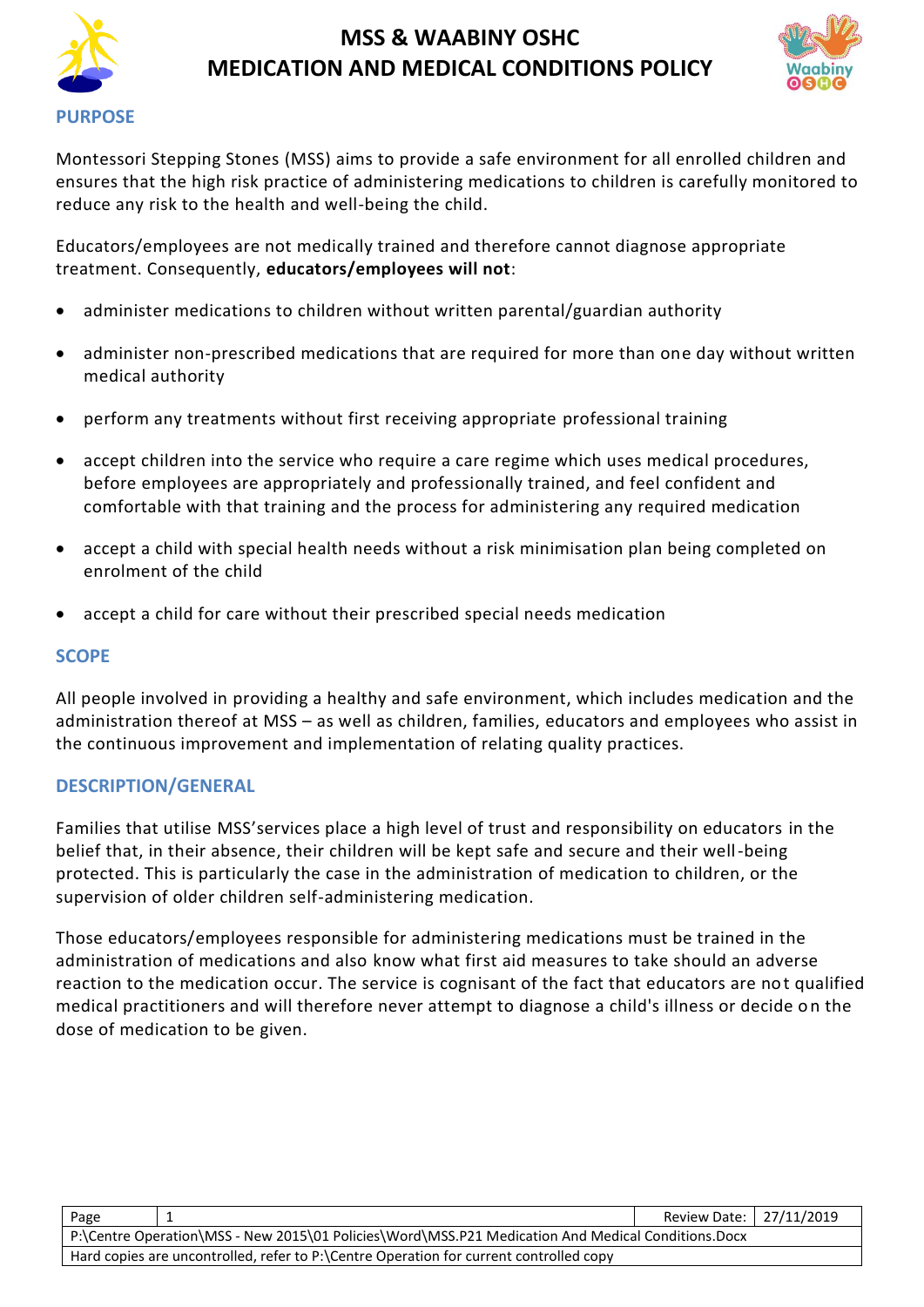



### **LEGISLATION AND GOVERNMENT REQUIREMENTS**

Laws relating to protection of privacy and confidentiality; duty of confidentiality arising from contract with parent; to whom and when information must be disclosed;

- [Health \(Food Hygiene\) Regulations](http://www.slp.wa.gov.au/legislation/agency.nsf/docep_main_mrtitle_4245_homepage.html) (WA) 1993
- Food Standards Australia New Zealand Act 1991
- Education and Care Services National Law (WA) Act 2012;
- Education and Care Services National (WA) Regulations 2012.

# **DEFINITIONS/PRINCIPLES/STRATEGIES FOR POLICY IMPLEMENTATION**

Administering medication to a child is considered a high risk practice, and legislative requirements contained within the Education and Care Services National Law (WA) Act 2012 and Education and Care Services National (WA) Regulations 2012, and any other relevant legislation, is to be strictly adhered to by educators/employees.

# **CHILDREN'S NEEDS**

To feel physically and emotionally well, and to feel safe in the knowledge that their well-being and individual health care needs will be met when they are not well. School age children to be given greater responsibility for their own health care as appropriate e.g. asthma inhaler.

### **FAMILIES' NEEDS**

Families expect that employees will:

- act in the best interests of the children in their care at all times
- meet their children's individual health care needs
- support and supervise competent primary school age children during the self-administration of medications e.g. asthma inhaler
- maintain continuity of medication for their children when the need arise and provide information with regard to MSS' policy on administering any medications

### **EDUCATOR AND EMPLOYEES NEEDS**

In caring for children, employees need to:

- feel competent to perform their duties
- understand their liabilities and duty of care requirements
- be provided with sufficient information and training regarding the administration of medications and other treatments appropriate to the child care service environment

| Page                                                                                               |  | Review Date:   27/11/2019 |  |  |
|----------------------------------------------------------------------------------------------------|--|---------------------------|--|--|
| P:\Centre Operation\MSS - New 2015\01 Policies\Word\MSS.P21 Medication And Medical Conditions.Docx |  |                           |  |  |
| Hard copies are uncontrolled, refer to P:\Centre Operation for current controlled copy             |  |                           |  |  |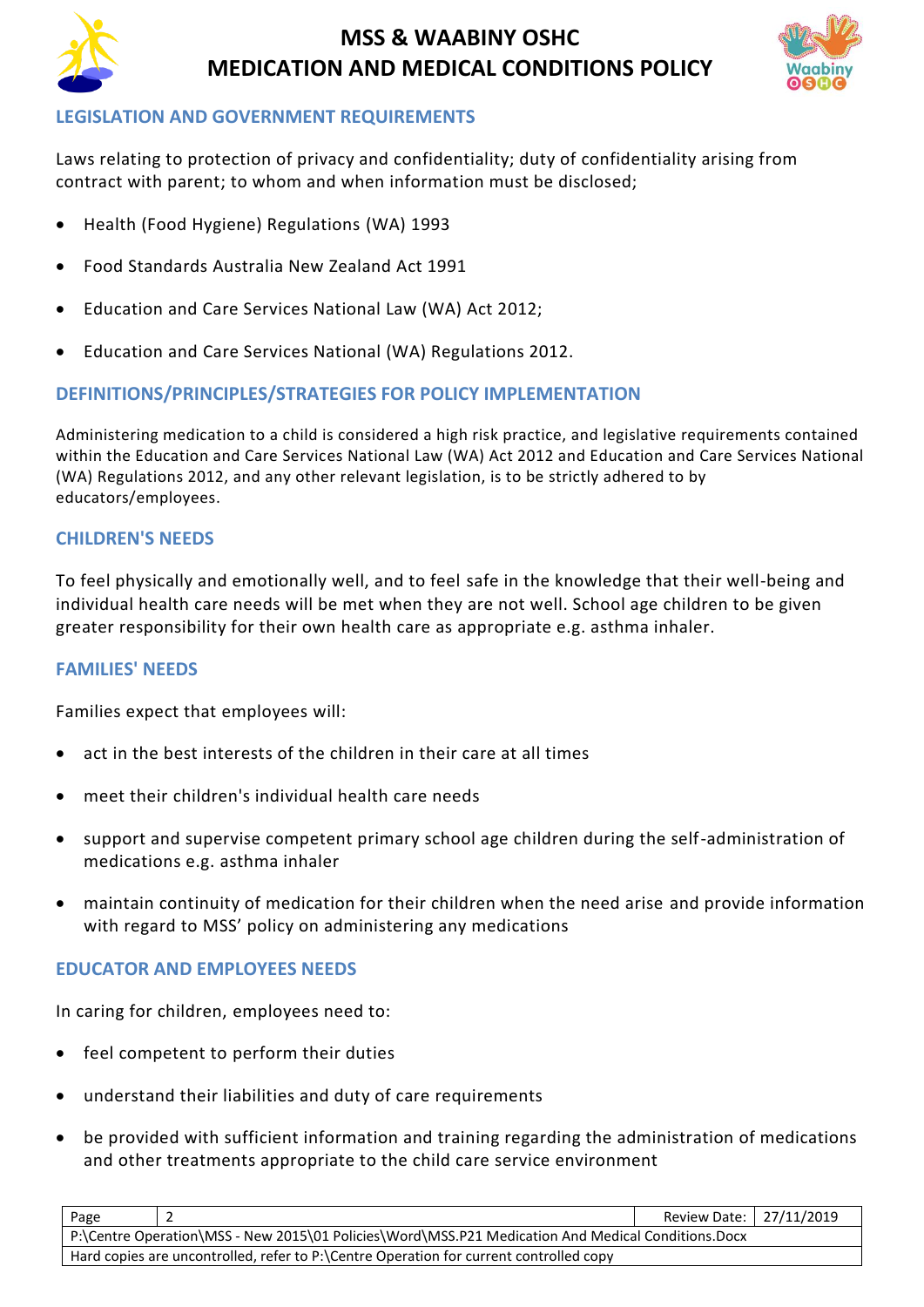



### **MANAGEMENT NEEDS**

In operating a facility for the care of children, management needs to:

- have confidence in educators and employees and trust them to meet their duty of care and liability as prescribed by law
- ensure clear policies are in place which are implemented by all educators/employees and have practices in place that enable educators/employees to feedback to management when policies are not clear inadequate or unworkable
- provide educator/employees training by suitably qualified professionals and have clear administrative procedures to identify when employee qualifications and clearances need renewing
- facilitate clear communication with families
- be consistent in policy implementation and application with all families

# **ADMINISTRATION OF MEDICATION**

#### **GENERAL CONSIDERATIONS**

Whenever possible, medication should be administered by parents/guardians at home. However, this will not always be feasible. Therefore, to ensure children's safety and welfare, the giving of medication at the centre will be strictly monitored.

Parents/guardians should first consider whether their child who requires medication is well enough to be at the service, and to keep the child at home if unwell.

If children are receiving medication at home but not at the service, the parent/guardian must advise the educator of the nature of the medication and its purpose and any possible side effects it may have for the child.

Only prescribed medications or medications accompanied by an Emergency Action Plan, a Special Health Needs Support Plan or an explanatory letter from the child's doctor will be administered by educators for any period longer than one day. Educators must be fully trained to all requirements contained within Action and Support Plans.

### **STORAGE**

Medication must be given directly to the educator and not left in the child's bag or locker.

All prescribed medications must have the original pharmacist's dispensing label, or details provided by the doctor giving the child's name, name of medication, dosage, frequency and way it is to be administered, date of dispensing and expiry date.

All medication will be stored safely out of reach of children, but readily accessible to authorised educators/employees, and in accordance with the medication requirements

| Page                                                                                               |  | Review Date:   27/11/2019 |  |  |
|----------------------------------------------------------------------------------------------------|--|---------------------------|--|--|
| P:\Centre Operation\MSS - New 2015\01 Policies\Word\MSS.P21 Medication And Medical Conditions.Docx |  |                           |  |  |
| Hard copies are uncontrolled, refer to P:\Centre Operation for current controlled copy             |  |                           |  |  |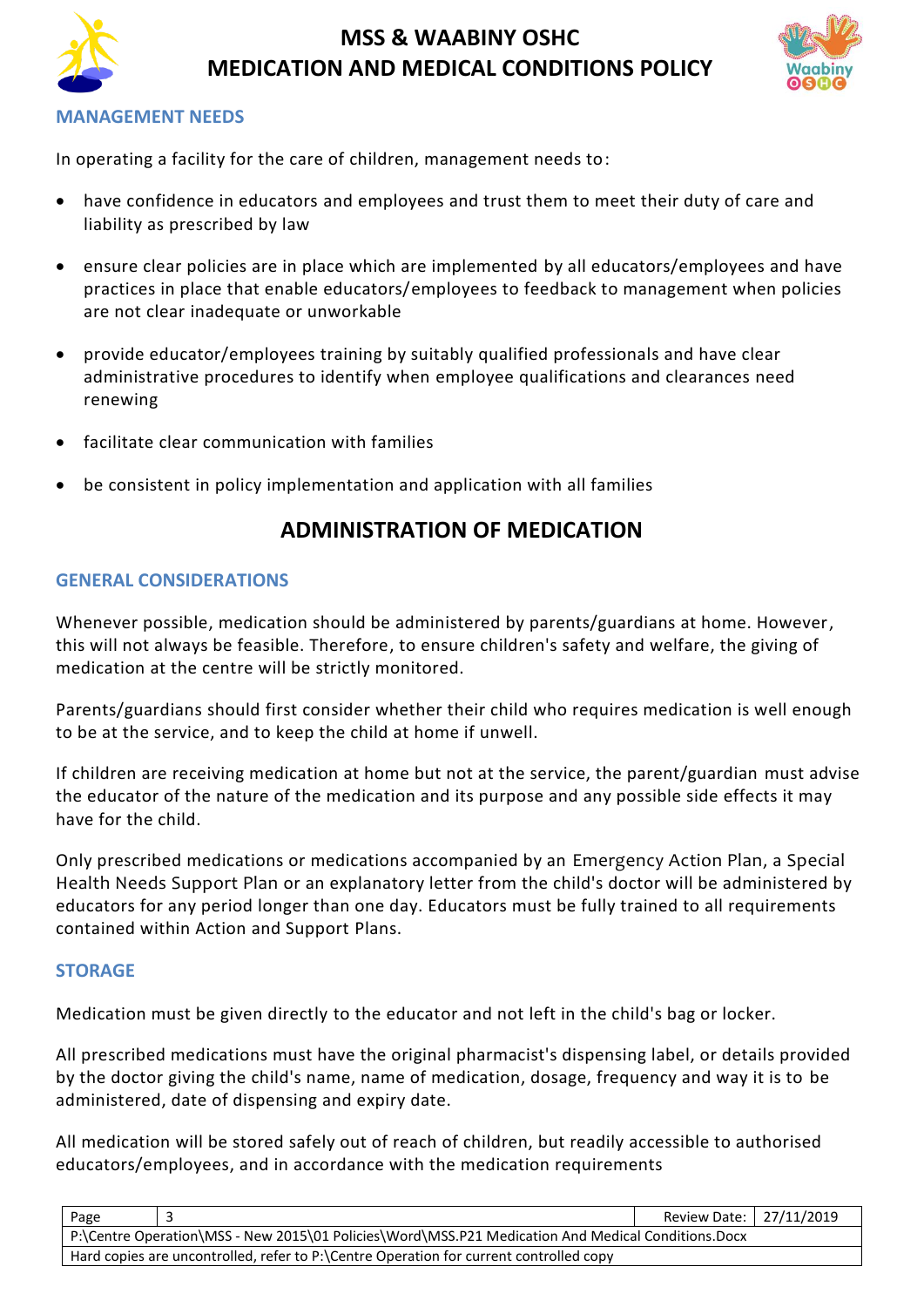



## **NON-PRESCRIBED MEDICATIONS — OVER THE COUNTER MEDICATIONS (OTCS)**

Non-prescribed medications (other than those applications listed on the enrolment form) that are authorised by the child's parent/guardian and are applicable to the child's age, in the original packaging with clear dosage instructions, and within the expiry date of the medication, will be administered for one day only per week.

If a child needs medication for a longer period, the parent/guardian must take their child to the doctor to obtain prescribed medication or the doctor's letter confirming that the over the counter medicine can continue to be administered for a specified length of time.

Parents/guardians are required to complete the MSS.F42 Authority to Administer Medication form to confirm their child has had the non-prescribed medication before on at least 3 occasions, and has not had a previous allergic reaction to the medication. They must also print the child's name clearly on the medication to ensure the correct medicine is given to the correct child.

# **MULTIPLE MEDICATIONS**

Where a child is unwell to the point of needing more than one medication, that child will be deemed unfit to attend our services, unless a medical clearance from a registered GP is provided, stating the child as "fit for child care, and will not jeopardise the health of any other infants and/or toddlers, educators or employees".

Children on regular drugs for chronic conditions i.e.: insulin, anti-epileptic medication, adrenaline auto-injector etc. may be prescribed more than one medication and be deemed as fit for child care.

The definition of 'trained educator/employee' in this policy refers to those educators/employees who have received relevant professionally run training in the treatments or techniques required to administer medication. Medication will only be administered by an educator/employee who holds a current Senior First Aid Certificate, who is trained as defined above, and where the:

- conditions listed above are met, and
- the parent/guardian has completed and signed MSS.F42 Authority to Administer Medication form on the day on which the medication is to be administered.

Where specific training is required, and an educator is prepared to undertake the training, any costs incurred will be borne by the child's parent/guardian.

Where MSS cannot provide sufficient numbers of adequately and appropriately trained educators or employees who feel comfortable and confident to perform medical procedures, or administer medication to the child, it may be agreed that the parent will come to the service to administer the medication, or arrangements made for a health professional to administer the medication at the service. Without one of these strategies in place, care at our service will not be possible.

| Page                                                                                               |  | Review Date: 27/11/2019 |  |
|----------------------------------------------------------------------------------------------------|--|-------------------------|--|
| P:\Centre Operation\MSS - New 2015\01 Policies\Word\MSS.P21 Medication And Medical Conditions.Docx |  |                         |  |
| Hard copies are uncontrolled, refer to P:\Centre Operation for current controlled copy             |  |                         |  |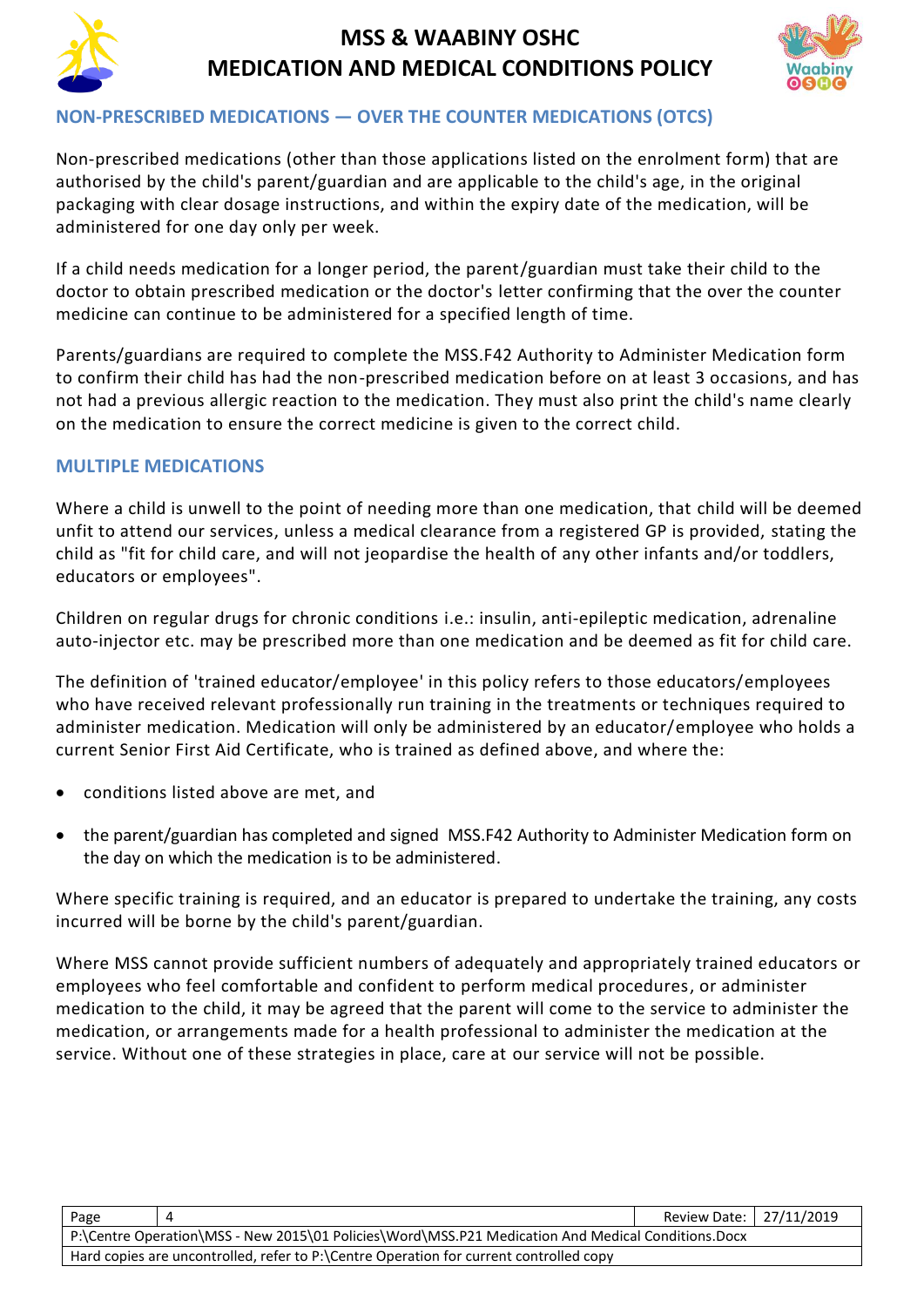



# **ADMINISTRATION OF MEDICATIONS**

Before medication is given to a child the trained educator/employee will verify the correct dosage and child with another educator/employee and against the completed Authority to Administer Medication form. After giving the medication the educator/employees member will complete the following details on the Authority to Administer Medication form:

- date, time, dosage, medication given, person who administered, person who verified,
- and signed by both educators/employees.

### **Medication must NEVER be put into a baby's bottle or drinking cup.**

# **APPLICATION OF OINTMENTS OR CREAMS**

MSSwill provide a list of ointments, creams and applications used at the service, such as sun screen, insect repellent, antiseptic cream, nappy rash cream, teething gel, band aids etc., that it provides for first aid, or to offer protection from the sun or biting insects, or to soothe nappy rash or sore gums during teething, to families during enrolment.

When choosing ointments, creams and applications for use at the service, every attempt will be made to choose a product that is appropriate to the age of the children, and contains no additives that may cause allergic reactions in some children. The advice of a pharmacist will be sought where necessary.

At enrolment families will be required to confirm that to their knowledge their child is not allergic to the service's brands, and to sign their consent that these preparations can be applied to their child, or may opt to provide us with an alternative brand for their child's use. Whenever a family provides their own brand the parent/guardian will be required to complete an MSS.F42Authority to Administer Medication form on the day on which the medication is to be administered.

Educators/employees will not apply ointments, creams or applications to children whose parents/guardians have not provided written consent.

Other creams or ointments not listed by the service as being regularly applied to children, must be detailed on an Authority to Administer Medication form, and will only be applied by eligible educators/employees for one day within the week, unless prescribed by the child's doctor.

# **SELF-ADMINISTRATION OF MEDICATION**

### **GENERAL CONSIDERATIONS**

School age children with long term medical conditions such as asthma or diabetes, may be used to managing their own medication, and be competent to self-administer their medication whilst at MSS under the supervision of an educator.

Children will always be supervised when self-administering medication and the educator/employee will record details of the administration of medication.

| Page                                                                                               |  | Review Date: 27/11/2019 |  |  |
|----------------------------------------------------------------------------------------------------|--|-------------------------|--|--|
| P:\Centre Operation\MSS - New 2015\01 Policies\Word\MSS.P21 Medication And Medical Conditions.Docx |  |                         |  |  |
| Hard copies are uncontrolled, refer to P:\Centre Operation for current controlled copy             |  |                         |  |  |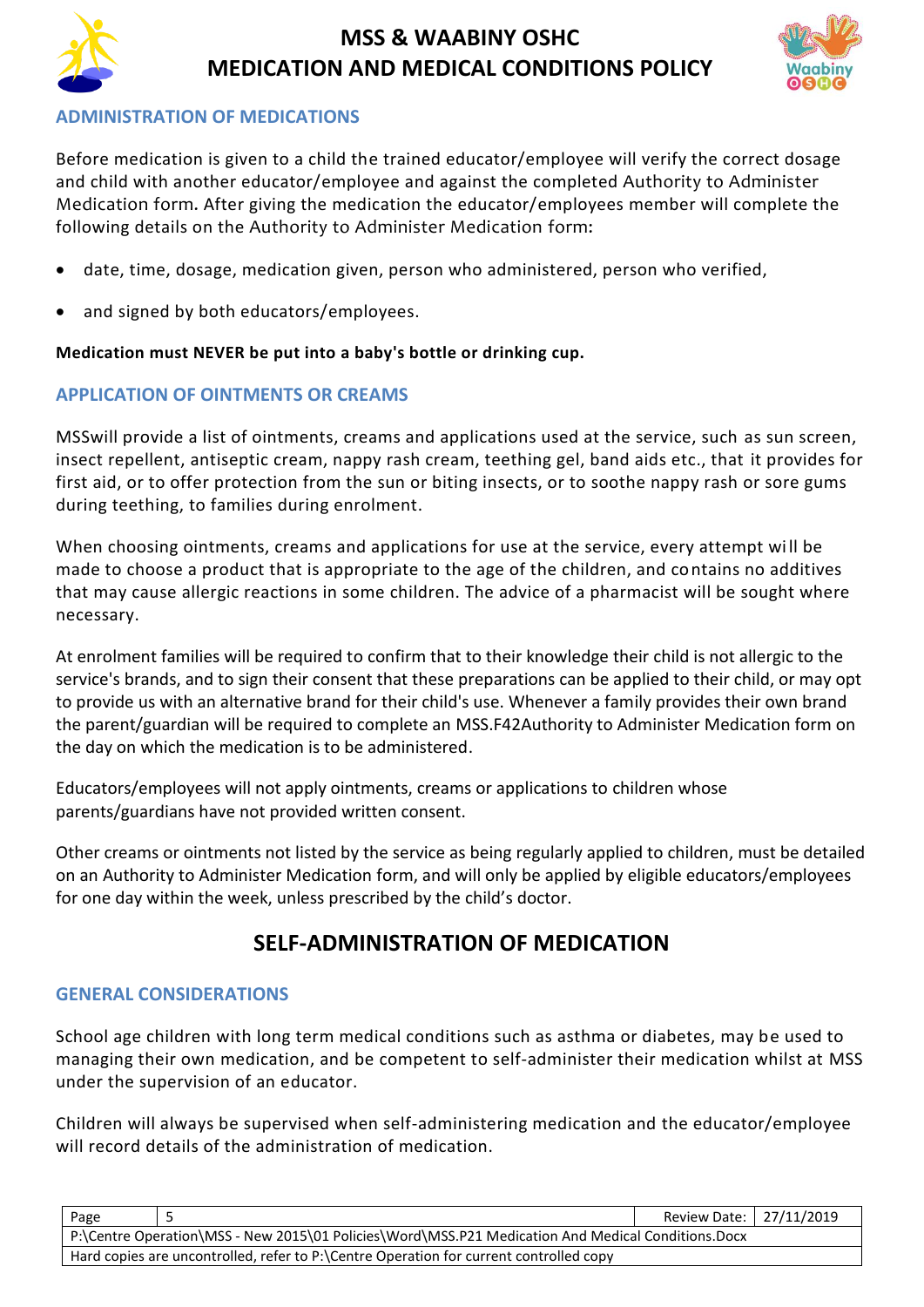



The child's ability to self-administer medication and any assistance the child may need to do this, will be discussed with the family at enrolment or when the condition is first diagnosed, and det ails will be written on the child's Special Health Needs Support Plan.

When considering the child's ability to self-administer medication the following criteria will be applicable:

- age of the child
- period of time over which the child has self-administered
- child's competence to self-administer
- level of support required for the child to self-administer
- route by which the medication is taken
- the medication to be administered
- child's doctor's recommendations on the Special Health Needs Support Plan; parent/guardian and child's desires

# **STORAGE**

Medications that are to be self-administered must be given directly to an educator/employee and not left in the child's bag or on their person, and must adhere to all other requirements for the storage of medications.

Medications that are to be self-administered must have the original pharmacist's dispensing label, be clearly identified with the child's name, name of medication, dosage, frequency and way it is to be administered, date of dispensing and expiry date.

### **AUTHORITY FROM PARENTS/GUARDIANS**

The parent/guardian must provide their written authority for their child to self-administer medication by completing and signing an MSS.F42 Authority to Administer Medication form, and if applicable a Special Health Needs Support Plan for their child.

### **ADMINISTRATION OF MEDICATION**

An educator/employee will supply the medication, confirm the correct dose with the child, and stay with the child while the child self-administers the correct dose. A second educator/employee will check the medication and dose prior to the child's self-administration.

After the child has self-administered the medication, the educator/employee will complete the required details on the Authority to Administer Medication form.

| Page                                                                                               |  | Review Date: 27/11/2019 |  |  |
|----------------------------------------------------------------------------------------------------|--|-------------------------|--|--|
| P:\Centre Operation\MSS - New 2015\01 Policies\Word\MSS.P21 Medication And Medical Conditions.Docx |  |                         |  |  |
| Hard copies are uncontrolled, refer to P:\Centre Operation for current controlled copy             |  |                         |  |  |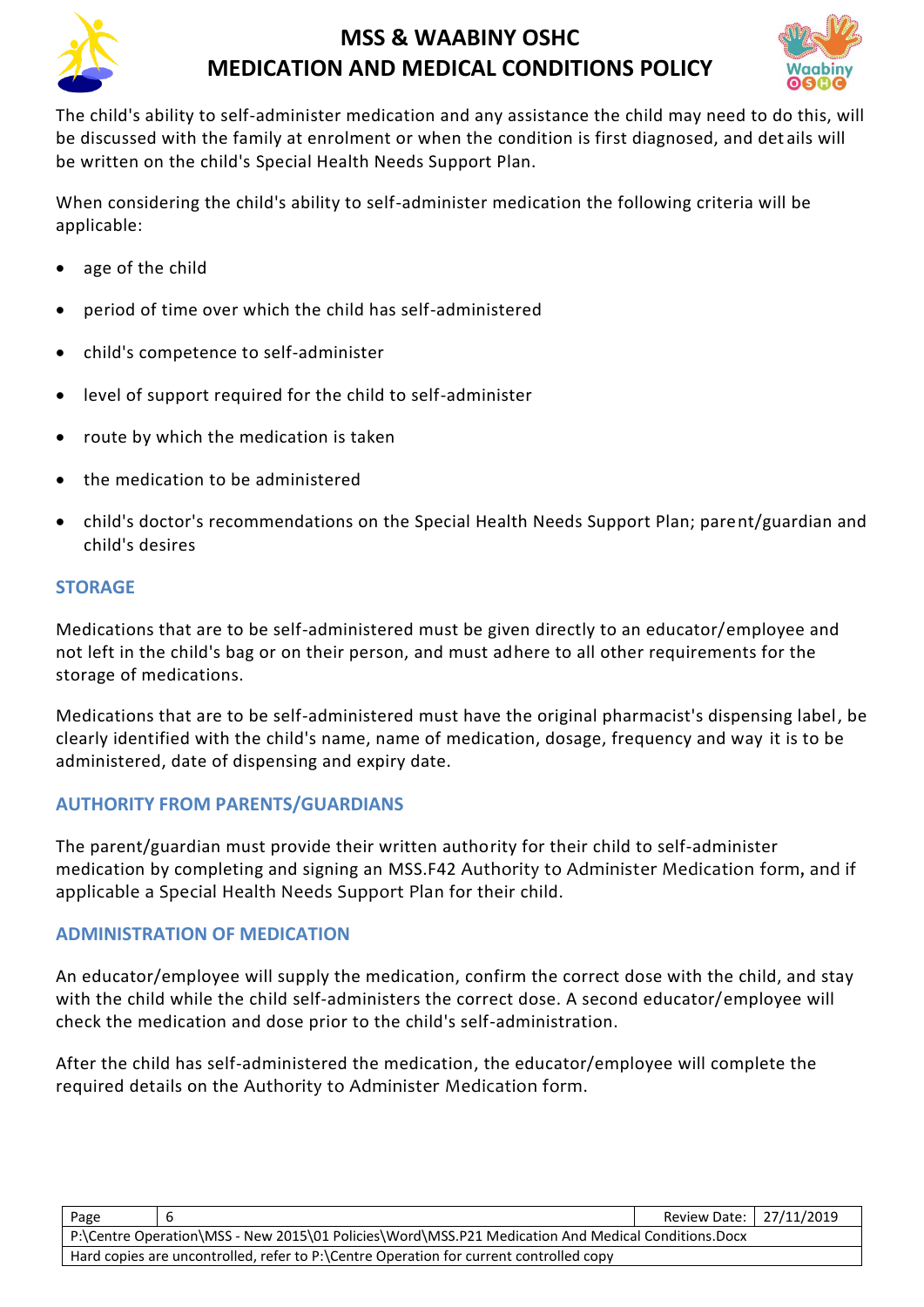



# **MEDICAL CONDITIONS**

On application for enrolment families will be required to complete full details about their child's medical needs. MSS will assess whether educators/employees are appropriately trained to manage the child's special health needs at that time.

Where children require medication or have special medical needs for long term conditions or complaints, the child's doctor or allied health professional and parent/guardian must complete a Special Health Needs Support Plan and/or an Emergency Action Plan. Such a plan will detail the child's special health support needs including administration of medication and other actions required to manage the child's condition.

MSS will also consult with the child's family to develop a risk minimisation plan. This plan will assess the risks relating to the child's specific health care needs, allergy or medical condition; any requirements for safe handling, preparation and consumption of food; notification procedures that inform other families about allergens that pose a risk; procedures for ensuring educators/employees/volunteers can identify the child, their medication and Emergency Action Plan.

Children with specific medical needs must be reassessed in regard to the child's needs within our service's continuing ability to manage the child's special needs, on a regular basis, depending on the specific child's medical condition.

If a child's medical, physical, emotional or cognitive state changes the family will need to complete a new Special Health Needs Support Plan and the service will re-assess its ability to care for the child, including whether educators/employees are appropriately trained to manage the child's ongoing special needs.

If an enrolled child with special health needs arrives for a session of care at our service without their medication, they will not be accepted by the nominated supervisor until their prescribed medication is available.

# **ASTHMA RELIEVER MEDICATIONS**

Asthma reliever medications (Ventolin, Asmol, Airomir, Epaq) will be stored out of reach of children, in an easily accessible central location.

Reliever medications together with a spacer will be included in MSS' First Aid kit in case of an emergency situation where a child does not have their own reliever medication with them.

Educators/employees who will be responsible for administering asthma reliever medication to children diagnosed with asthma in their care, should attend either an Asthma Education in-service or EAM course. It is a requirement that at least 2 educators or other person that is trained in EAM is at MSS at all times children are present.

The Asthma Foundation produces recommended guidelines on asthma management within the early childhood setting, including the Asthma First Aid Plan and Asthma Record Card, which should be completed for each child diagnosed with asthma.

| Page                                                                                               |  | Review Date:   27/11/2019 |  |  |
|----------------------------------------------------------------------------------------------------|--|---------------------------|--|--|
| P:\Centre Operation\MSS - New 2015\01 Policies\Word\MSS.P21 Medication And Medical Conditions.Docx |  |                           |  |  |
| Hard copies are uncontrolled, refer to P:\Centre Operation for current controlled copy             |  |                           |  |  |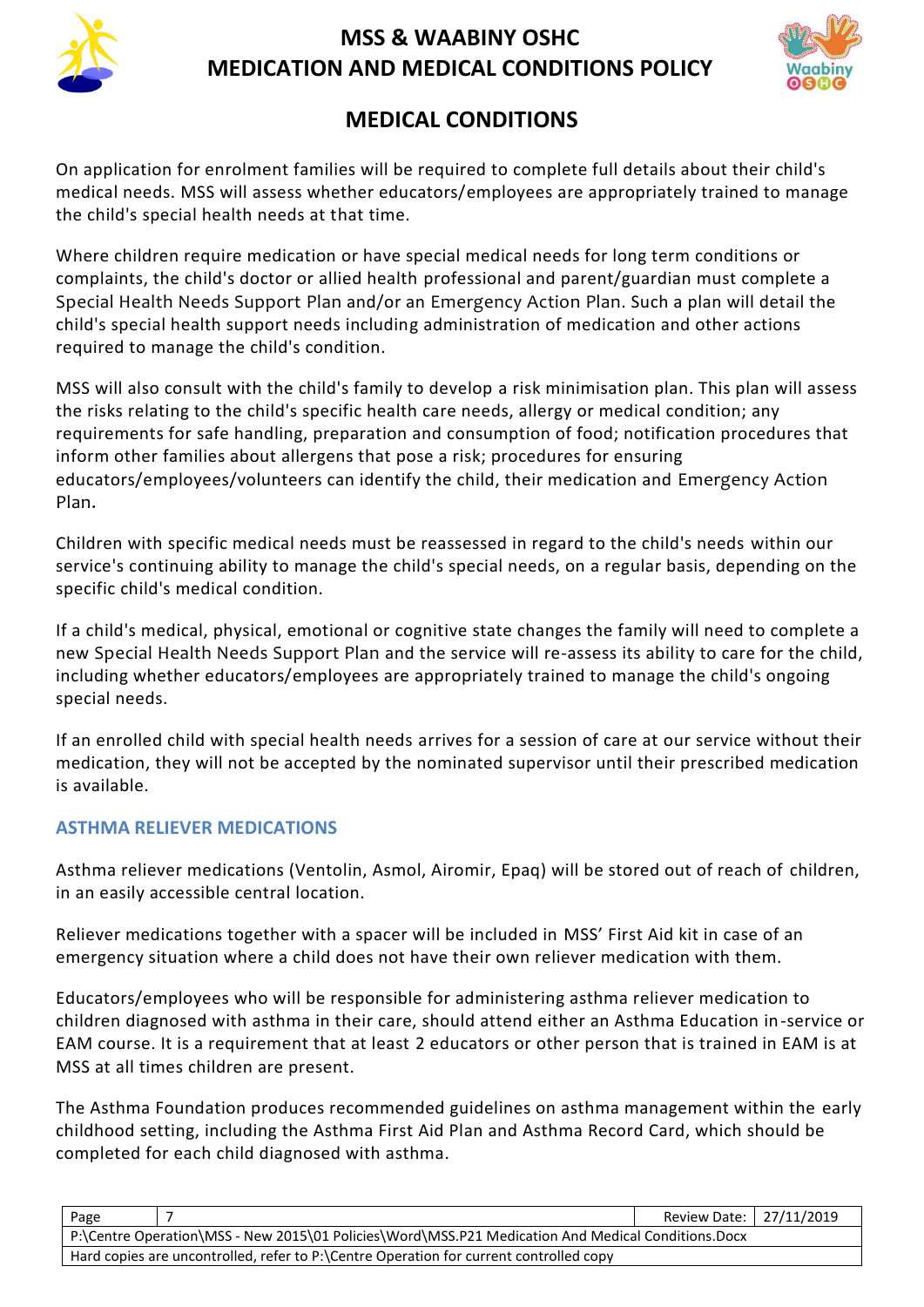



#### **ANAPHYLAXIS**

Whenever a child with severe allergies is enrolled at the service, or newly diagnosed as having a severe allergy, a communications plan will be developed to inform all relevant educators/employees of:

- the child's name and room
- the child's risk minimisation plan
- where the child's Emergency Action Plan will be located;
- where the child's adrenaline auto-injector is located
- which educators/employees will be responsible for administering the adrenaline auto-injector

MSS will advise families through the posting of a notice in accordance with the Education and Care Services National (WA) Regulations 2012, which states that a child who has been diagnosed as at risk of anaphylaxis is enrolled at the education and care service. Depending on the child's allergens, families will also be advised of allergens to avoid bringing to the service.

It is required that the child with anaphylaxis will have an Australian Society for Clinical Immunology and Allergy (ASCIA) Action Plan. MSS is familiar with this plan and where required will develop an Individual Anaphylaxis Health Care Plan for the child in consultation with the child's parents/guardians and appropriate health professionals. A communication strategy will be developed with parents/guardians to ensure any changes to a child's health care needs are discussed and the health care plan updated as required.

Children may suffer from food intolerances and any dietary requirements, or restrictions, are to be disclosed at the time of enrolment on the enrolment form. Food intolerance may occur in response to a wide range of food components (both natural and artificial). In these cases small amounts of the problem food may be tolerated, but larger quantities result in a reaction that may occur after several hours, or even days, of eating a particular food. Therefore, MSS will work with the family to ensure the child is only offered food that they can tolerate. See Healthy Eating and Food Handling policy for further details.

#### **ASTHMA OR ANAPHYLAXIS EMERGENCIES**

In the case of an anaphylaxis or asthma emergency, medication may be administered to a child without written parent/guardian authorisation. If medication is administered the parent/guardian of the child or the child's registered medical practitioner will be contacted as soon as possible.

For anaphylaxis emergencies educators/employees will follow the child's Emergency Action Plan. If a child does not have an adrenaline auto-injector and appears to be having a reaction, the educator/employee will only administer adrenaline via our additional adrenaline auto-injector for general use. Employees administering the adrenaline will follow the instructions on the General ASCIA Action Plan (Orange) stored with the device. An ambulance will always be called. The used auto-injector will be given to ambulance officers on their arrival.

| Page                                                                                               |  | Review Date:   27/11/2019 |  |  |
|----------------------------------------------------------------------------------------------------|--|---------------------------|--|--|
| P:\Centre Operation\MSS - New 2015\01 Policies\Word\MSS.P21 Medication And Medical Conditions.Docx |  |                           |  |  |
| Hard copies are uncontrolled, refer to P:\Centre Operation for current controlled copy             |  |                           |  |  |